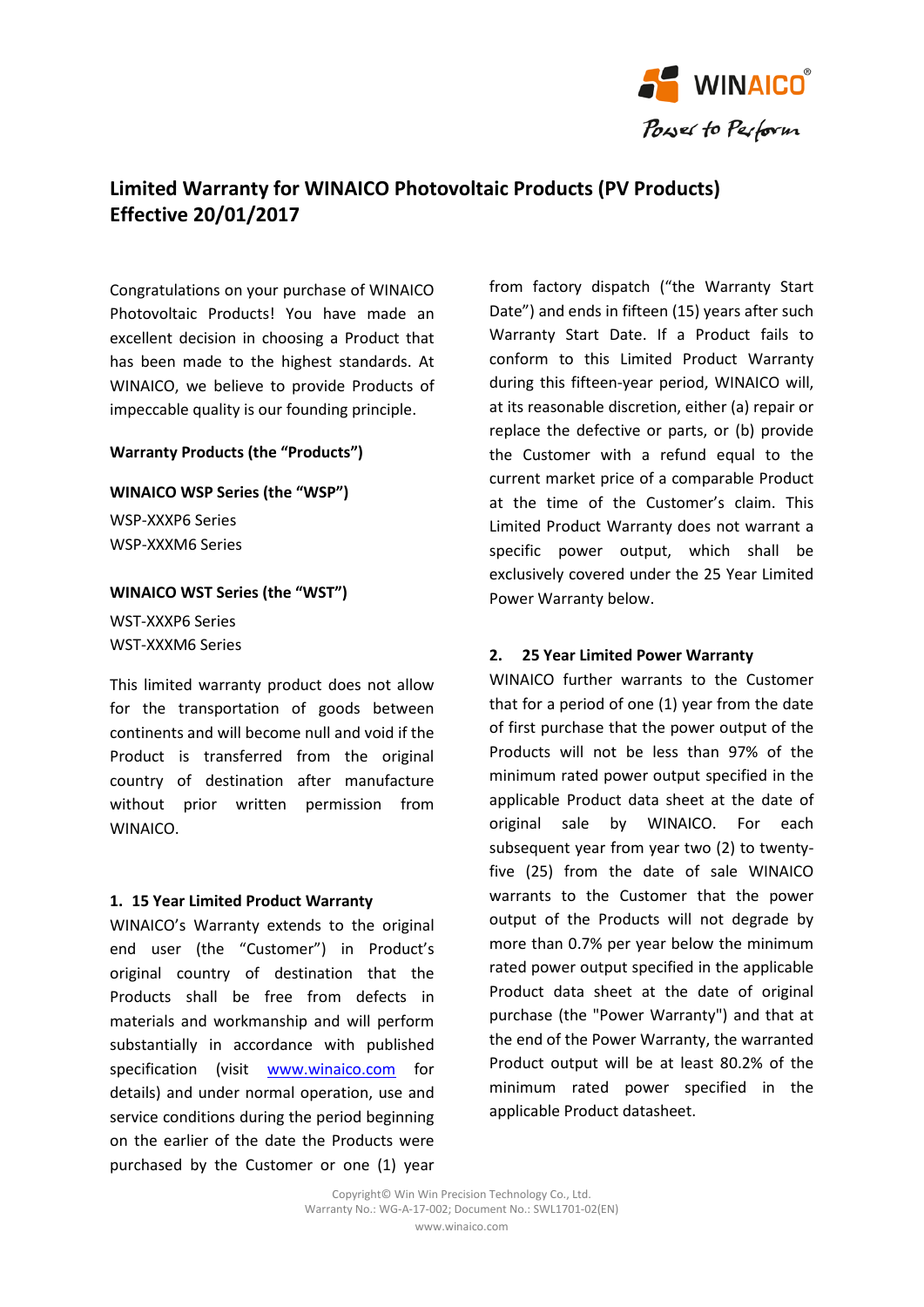

In the event Product(s) do not satisfactorily meet the said Power Warranty, WINAICO, at its sole discretion, will undertake one of the followings:

- a) Repair or replace Products or to provide additional Products at no cost to make up for power loss as determined in the manner stipulates under clause 3.4; or
- b) Pay compensation equivalent to the cost at the date of the claim was made for additional Products required to compensate Excess Power Loss as described in clause 3.4.
- c) If the originally supplied Product type is no longer in production then WINAICO, at its discretion, can provide equivalent Product(s) to compensate for Excess Power Loss. For determination of power degradation, Products shall be tested with a WINAICO approved Flasher and results at STC conditions shall be compared to the power listed on the Product label (measurement tolerance of +/- 3%).
- d) Pay compensation equivalent to the amount calculated based on Product's original purchase price with 4% annual depreciation since the date of first purchase to the date the claim is made.

## **3. General Conditions, Exclusions and Limitations**

3.1) The limited warranties stated herein are in lieu of all other expressed warranty. Except stipulated otherwise by local statutory regulation, WINAICO makes no other warranties, express or implied with respect to the Product covered under this Warranty, in no event shall WINAICO be liable for direct or indirect, incidental or consequential damages resulting from any defect in Product even if

WINAICO has been advised of the possibility of such damages or be liable for Product's warranty that EXTEND BEYOND THE APPLICABLE WARRANTY PERIOD IDENTIFIED IN CLAUSEs 1, 2 OR 3 ABOVE. No seller of the Products nor any other person is authorised to make any warranties other than those set forth herein, or to extend the duration of the Limited Product or Limited Power Warranties beyond the periods set forth above, on behalf of WINAICO.

3.2) Under no condition shall WINAICO's liability for non-conforming Product or damages arising out of any defect of the Product exceed the price paid by the customer for the particular Product involved.

3.3) Claims under the Limited Warranty must be received by WINAICO within the valid warranty period for the Limited Warranty to be effective. The sales receipt from the first Customer purchase, or other reasonable documentary proof, is required in order to establish the Warranty Start Date. If customer is unable to provide sales receipt for warranty claim then Product's factory dispatch date shall be the Warranty Start Date. The Limited Warranty extends only to the original Customer and, if and as long as the Products remain installed at the site where they were first installed, any person to whom title to the Products has been transferred (each, a "Claimant").

3.4) Regarding Power Loss Claim under clause 3 of this Agreement, the determination of Excess Power Loss shall be conducting by testing procedures approved by WINAICO and, at WINAICO's option, tested under the supervision of authorised WINAICO personnel but will only apply if power loss is more than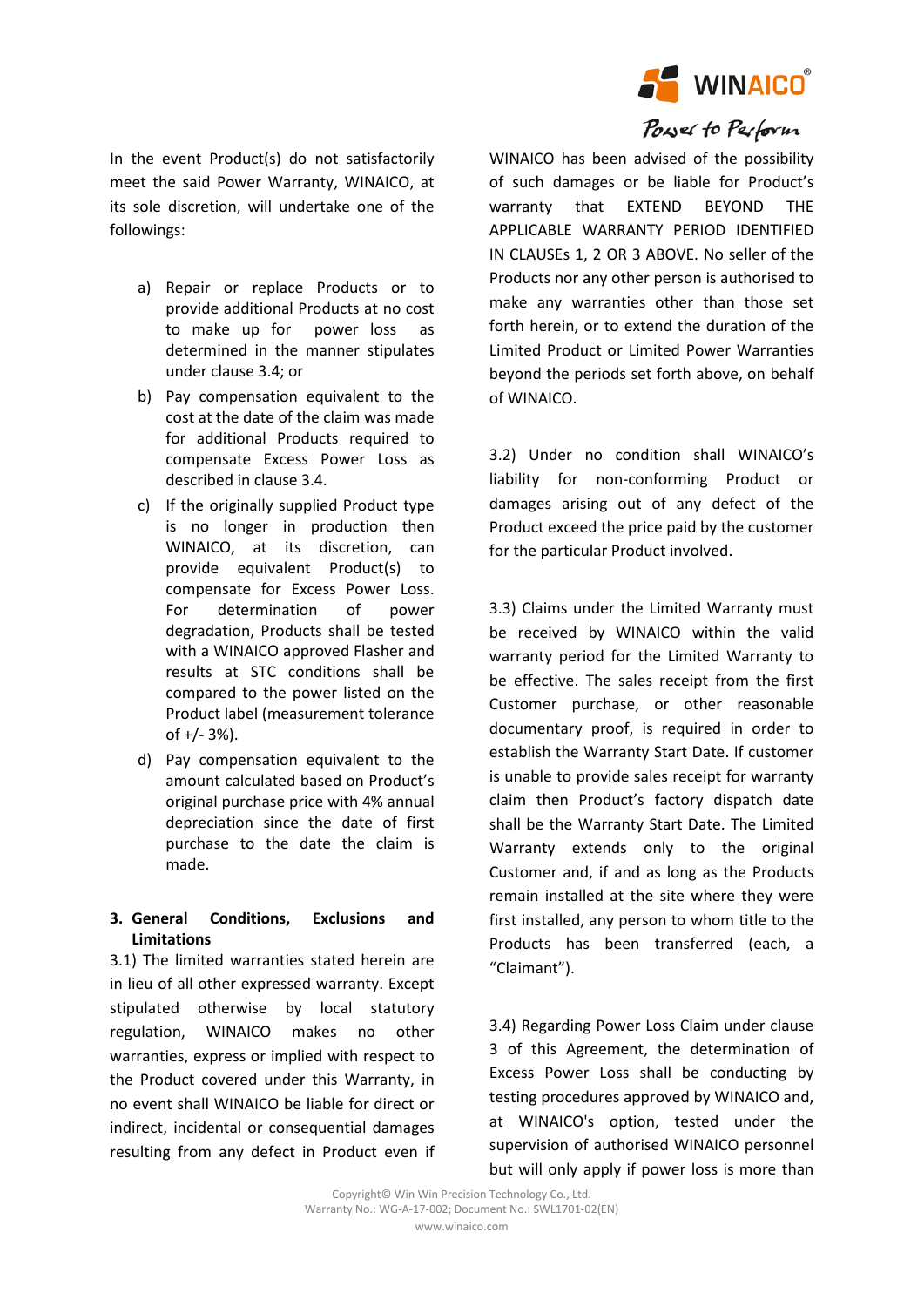

3% during the first (1) year or more than 0.7% per year degradation for years two (2) to twenty-five (25) and which is determined by WINAICO to be due to defective materials or workmanship with respect to the Products.

3.5) The Limited Warranty does not apply to any Product which have been subjected to or any of the following conditions:

- a) Alteration, repair or modification without the expressed, prior written consent of WINAICO
- b) Removal of Products and reinstallation at a new site
- c) Non-observance of WINAICO's Installation and User Manual or Product's installation is not carry out by WINAICO's certified Installer.
- d) Misuse, abuse, neglect, or accident in storage, transportation, handling, installation, application, use or service
- e) Electrical surges, lightning, flood, fire, vandalism, tampering, accidental breakage, mold discoloration, conditions exceeding the voltage, wind, or snow load specifications, damage from persons, insects, animals, industrial chemical exposure, glass breakage from impact or other events beyond WINAICO's control, including without limitation any technological or physical event or condition that is not reasonably known or understood at the time the Customer purchased the Products
- f) Installation on mobile platforms or in a marine environment; direct contact with corrosive agents or salt water; pest damage; or malfunctioning PV system components and other operating conditions, which are not expressly allowed in the Installation and User Manual
- g) Alteration, removal or obliteration of the original Product label.

 h) Fading of frame color, weathering of glass coatings, and areas of discoloration around or over individual solar cells or any part of the Products to external factors.

In addition, the Limited Warranty does not cover cosmetic blemishes including formation of micro-cracks caused by installation, transportation or due to the normal wear and tear of Products.

3.6) Unless otherwise agreed, this Limited Warranty does not cover Product's installation and removal of defective Products, or reinstallation of repaired, replacement or additional Products, or the costs of any of the foregoing; and does not cover any other costs, lost profits or lost revenues associated with the performance or non-performance of defective Products; provided, however, that for accepted warranty claims, WINAICO shall be responsible for reasonable costs on a typical local standard associated with transporting defective, repaired, replacement or additional Products from and back to Claimant or other reasonable costs, as deem necessary by WINAICO, associated with reconstitution.

3.7) Any additional Products provided, and any Products repaired or replaced, by WINAICO under a warranty claim shall be covered by the same Limited Warranties and terms as the first Products purchased that were the subject of the claim; no warranty periods or terms shall be extended because of a warranty claim or remedy. WINAICO shall make commercially reasonable efforts to replace defective Products with new or refurbished Products of the same or similar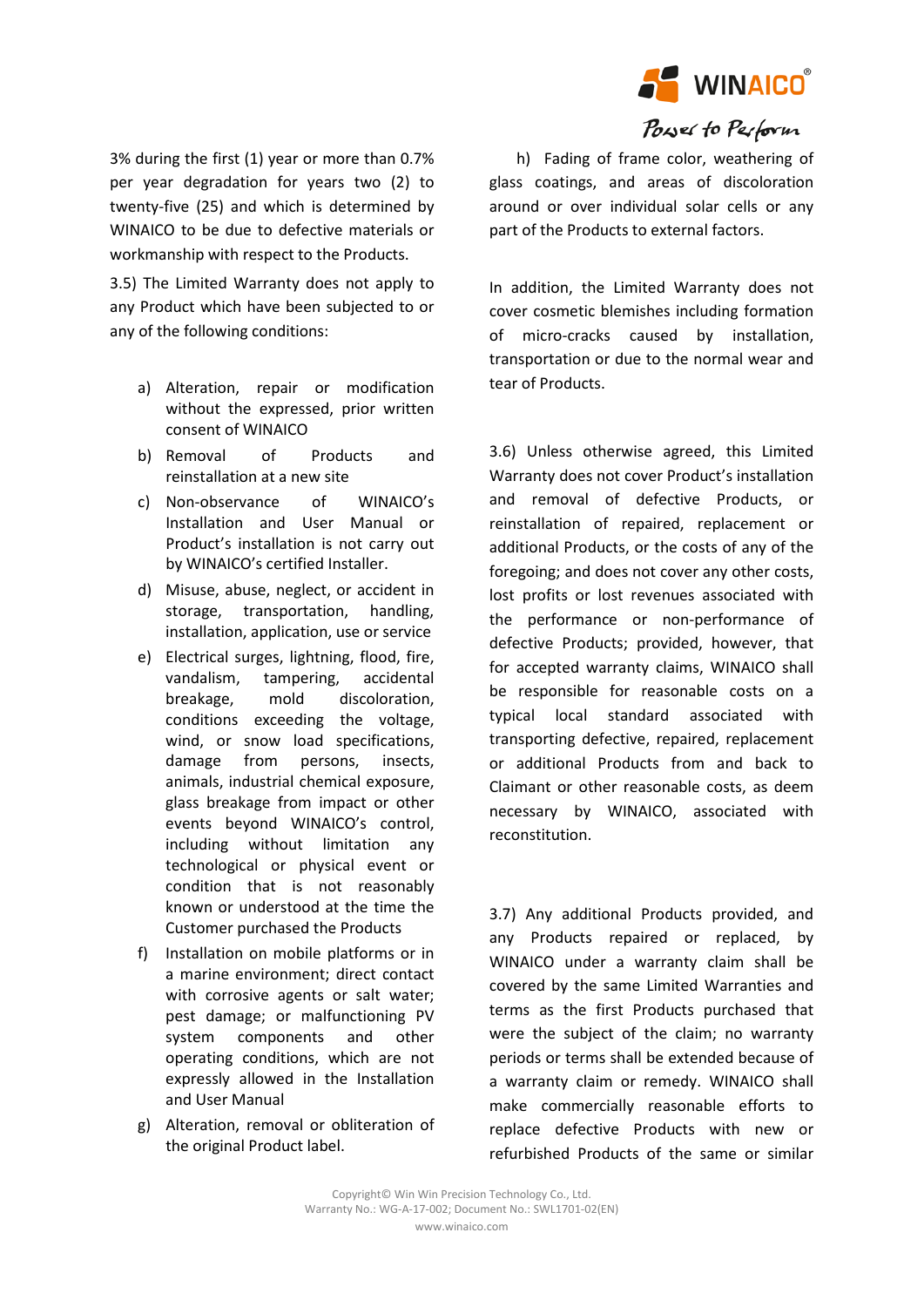

size and aesthetics but reserves the right to deliver another Product type in the event that WINAICO has discontinued production of the Product type that is the subject of the warranty claim provided, that such other Product type is compatible to the Customer's PV System. Replaced Products and parts shall become the property of WINAICO.

## **4. Assertion of Claims**

4.1) To evoke warranty service, the Customer or other Claimant should promptly contact the seller, agent or installer from which they purchased the Products from, who will then provide instructions and forms for filing the claim. Customer shall provide, including but not limited to, the proof of purchase and fault information such as serial number of the module in question, picture(s) of alleged defect(s) and module, explicit description on nature of defect(s) and other information depending on the claim. If such seller/installer no longer exists or cannot be reached, Customer may also send claim directly to the addresses mentioned in article 5. WINAICO will not accept the return of allegedly defective Products unless prior written authorisation has been provided by WINAICO. Unless otherwise indicated, Products that have been authorised for return by WINAICO shall be shipped to a local Customer Service Center as designated by WINAICO.

4.2) Notice of the claim must be submitted to the relevant seller/installer or to WINAICO within six weeks of the occurrence of the alleged defect. WINAICO will inspect and verify warranty claim within a reasonable time and notify Customer its assessment of the claim.

4.3) If Product is found to be defective and covered by warranty, WINAICO will, at its sole discretion, do one or more of the following:

- a) Provide replacement of similar value or quality or refund to the customer base on current price of the similar module on the market.
- b) If applicable, pay installer the maximum labour cost of AUD 120 for installing one module and AUD 60 for each additional module of the same claim.

# **5. Your Contacts:**

Any correspondence with WINAICO is to be conducted directly via the following addresses:

## **Taiwan Headquarters**

Win Win Precision Technology Co., Ltd. 4F., No.180, Sec. 2, Gongdao 5th Rd., East, Dist. Hsinchu City 300, Taiwan [info@w-win.com.tw](mailto:info@w-win.com.tw)

# **Regional support:**

**Germany Support** WINAICO Deutschland GmbH Industriestraße 68, 97993 Creglingen, Germany Tel: +49 7933 700 300 [germany@winaico.com](mailto:germany@winaico.com)

## **Italy Support**

WINAICO Italia 37069 Villafranca di Verona (VR), Italy Tel: +39 348 520 9923 [italia@winaico.com](mailto:italia@winaico.com)

## **Netherlands Support** WINAICO B.V.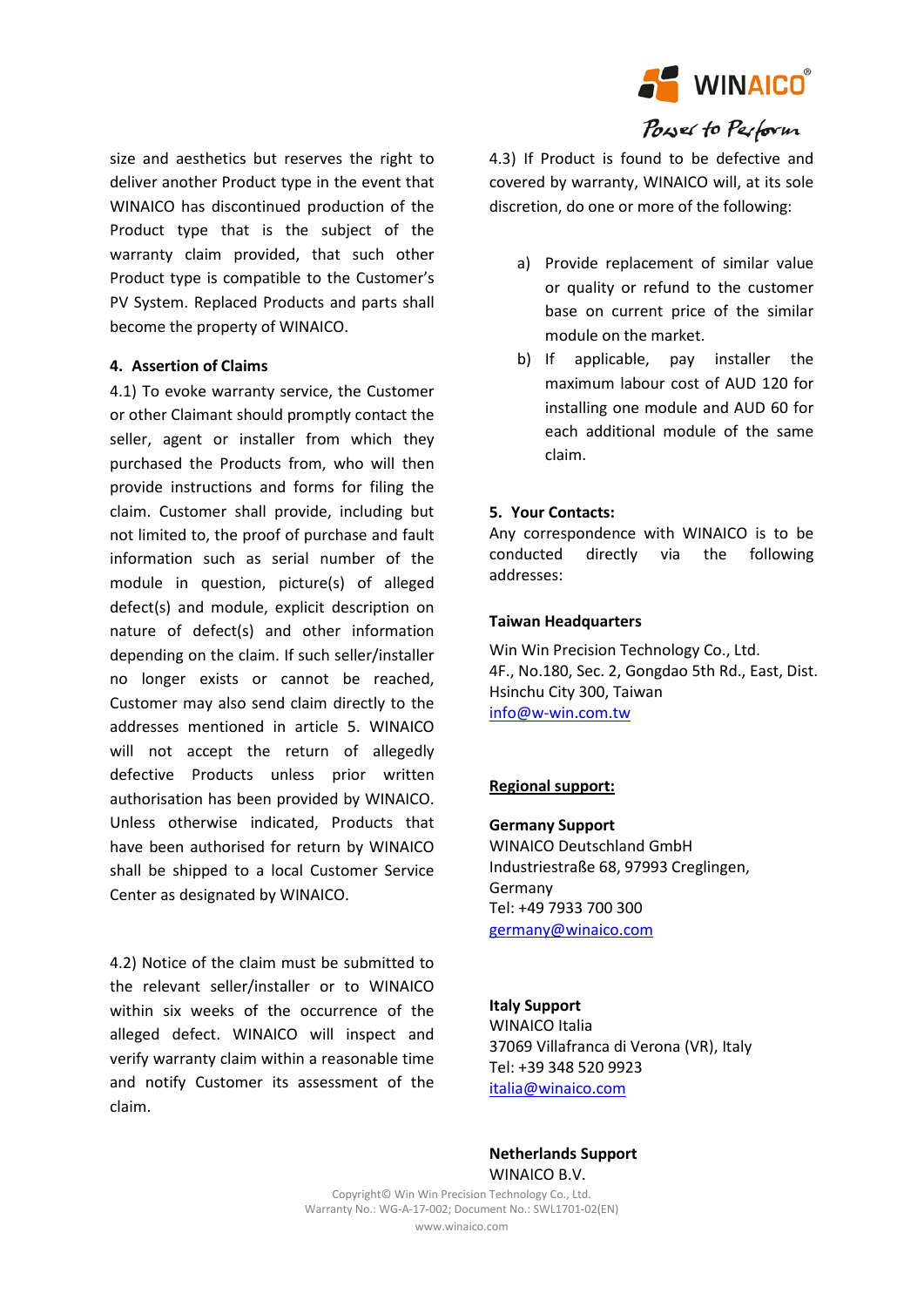

Teleportboulevard 140, 1043 EJ Amsterdam, The Netherlands [info@winaico.com](mailto:info@winaico.com)

## **United Kingdom Support**

WINAICO UK Ltd. Bloxham Mill Business Centre, Barford Road, Bloxham, Banbury, OX15 4FF, England Tel: +44 1295 722 833 [uk@winaico.com](mailto:uk@winaico.com)

#### **Australia Support**

WINAICO Australia Pty Ltd 3/393 George Street, Sydney NSW 2000, Australia Tel: +61 2 8091 2771 [australia@winaico.com](mailto:australia@winaico.com)

#### **USA Support**

WINAICO USA 505 Keystone Road, Southampton, PA 18966, USA Tel: +1 844 946 2426 [usa@winaico.com](mailto:usa@winaico.com)

#### **Japan Support**

WINAICO Japan KK 7F Humax Ebisu Building, Ebisu Minami 1-1-1, Shibuya-ku 150-0022 Tokyo, Japan Tel: +81 3 5456 5798 [japan@winaico.com](mailto:usa@winaico.com)

#### **6. Severability**

If a part, provision or clause of this "Limited Warranty for PV Products", or the application thereof to any person or circumstance, is held invalid, void or unenforceable by a competent court, such holding shall not affect all other parts, provisions, clauses or applications of this "Limited Warranty for PV Products", and such other parts, provisions, clauses or applications of this "Limited Warranty for PV Products" shall be treated as severable.

#### **7. Disputes**

In case of any dispute under a warranty-claim, a first-class international test-institute such as Fraunhofer ISE in Freiburg/ Germany, TÜV Rheinland in Taiwan or ASU Arizona State University shall be appointed by WINAICO to determine the claim and its determination will be final and binding on all parties. All relevant costs and expenses of that determination shall be borne by the unsuccessful party, unless otherwise awarded.

#### **8. Limitation of Liability**

The Limited Product and Limited Power Warranties set forth herein shall be the sole and exclusive warranties granted by WINAICO, and shall be the sole and exclusive remedies available to the Customer or other Claimant for any breach of warranty, express or implied. Provision of remedies, in the manner and for the periods described herein, shall constitute complete fulfillment of all liabilities and responsibilities of WINAICO to the Customer and each other Claimant with respect to the Products. In no event shall WINAICO be liable for any consequential, incidental, special or punitive damages arising out of the product s or their installation, use, performance or non-performance or any defect or breach of warranty, whether based on contract, warranty, negligence, strictly liability or under any legal theory. Damages for loss of use, loss of profits, loss of revenues or loss of production are specifically excluded. Some states do not allow the exclusion or limitation of incidental or consequential damages, so the above limitation or exclusion may not apply to you. UNDER NO CIRCUMSTANCES SHALL WINAICO'S LIABILITY